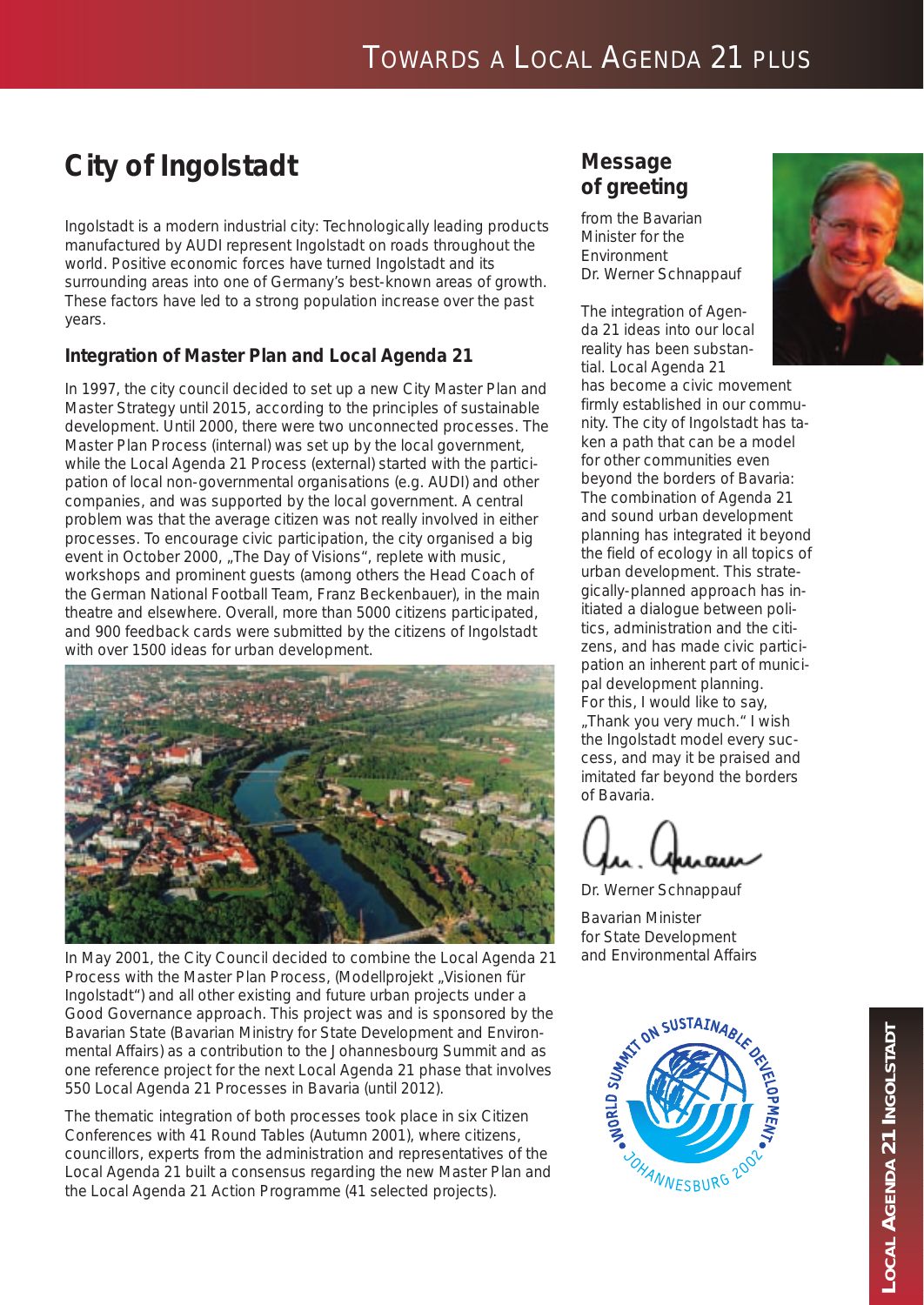

#### **Citizens Conferences**

- The Preservation of our Environment (Tuesday, Oct. 9, 2001)
- Experience Culture (Tuesday, Oct. 16, 2001)
- Work Innovatively (Tuesday, Oct. 23, 2001
- Traffic Mobile with Style (Tuesday, Nov. 06, 2001)
- Living and Dwelling (Tuesday, Nov. 13, 2001)

• Getting to Know One Another (Saturday, Nov. 17, 2001) The complete process is documented on the internet portal (**www.ingolstadt.de/visionen**) of the city and also in the media. The results of the Citizen Conference formed the new base for the Master Plan and Local Agenda 21 development in Ingolstadt. Another new approach was the plan's integration with other sustainability strategies. The Local Sustainability Strategy of Ingolstadt is now full compatible with sustainability strategies of Germany, Bavaria, the EU and the

UN (Agenda 21). Possibly for the first time worldwide, all important external strategy results have been integrated! In April 2002, the City Council passed (with a one vote majority) the Master Plan and Local Agenda 21 (96 pages) with an Action Programme that includes 164 projects with a volume of over 500 million € for sustainable development in the economic, social, environmental,

educational and cultural sectors of Ingolstadt until 2015.

Instruments being employed are for example the development of a Local Agenda 21 Management System with Geographic Information System GIS, Indicators, Sustainability Reporting System, new models for civic participation, training programmes for the city administration and heuristics for Sustainable Development.

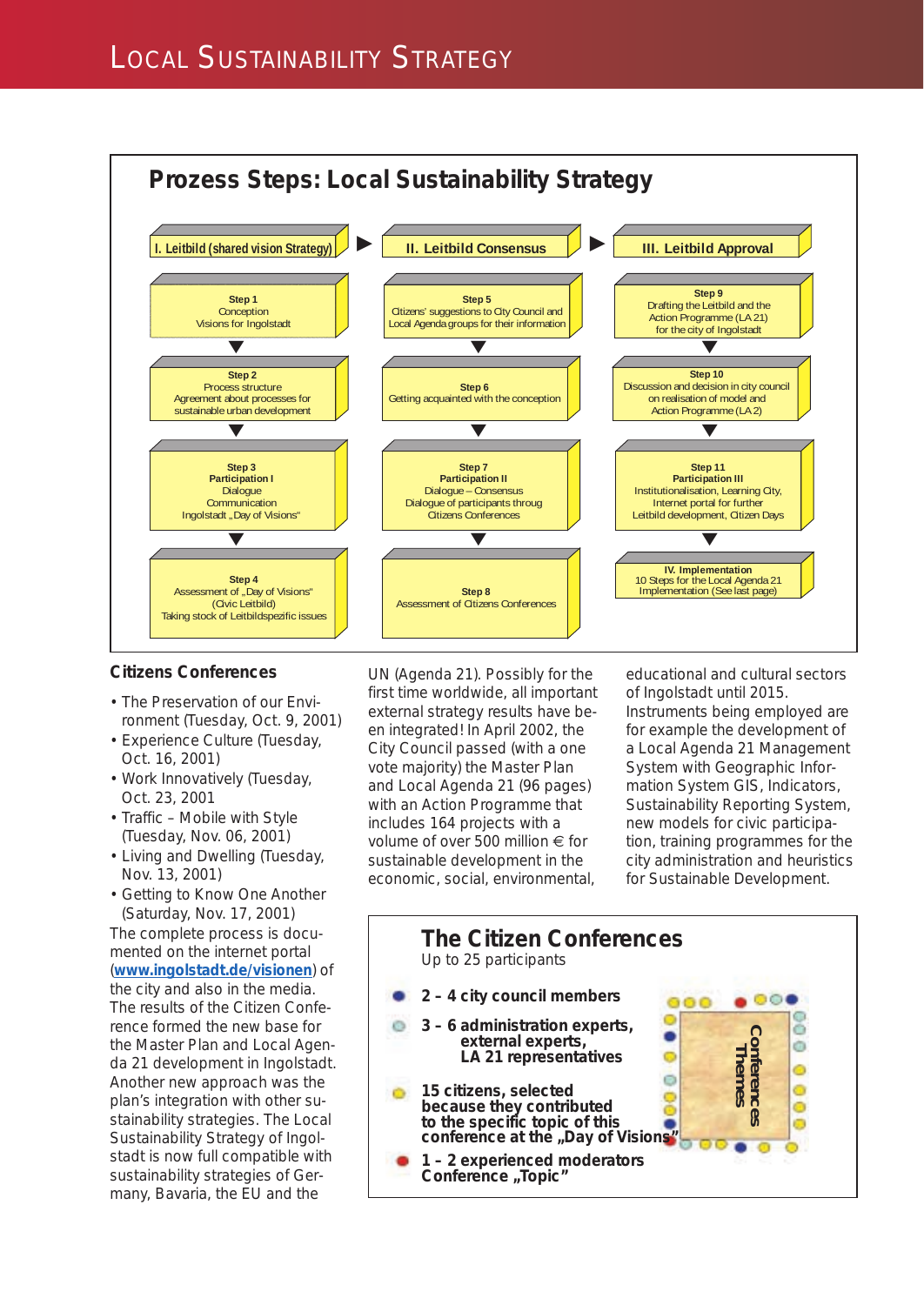## **The Dynamic Agenda 21 Process**

It is an important insight of Ingolstadt Agenda 21 that Agenda 21 processes, both on a local and global level, must be understood as cyclic or dynamic, not linear (like a screw turning upward, cyclical yet advancing). Sustainability can only be achieved longterm through continuing improvement. With the Dynamic Agenda 21 Management Process, continuing improvement of the conceptual model and the Action Programmes is becoming institutionalised (management system), and permanently controlled (controlling). Only through this is it possible to obtain steady improvement of the public welfare, of sustainability, and community morale. Overall, there are four different central Agenda 21 management processes.

- 1. Development of Local Agenda 21, development of local sustainability strategy
- 2. Local Agenda 21 Action Programme, local sustainability strategy
- 3. Local Agenda 21 Management System
- 4. Local Agenda 21 Controlling System

The Dynamic Agenda 21 Management Process has practical consequences for all elements of the system of city management, be it the planning of specific projects, model projects, civic participation, goal implementation and monitoring, be it the adaptation and further development of the Dynamic Agenda 21.

#### **The following principles must be made permanent in the entire Dynamic Agenda 21 Process:**

- Participation of skilled citizens
- Continuing improvement



- Sustainability-oriented optimisation of decisions
- A creative process of learning and searching
- Dynamic updating
- Organisational embedding
- Systematic controlling
- Sustainable financial management
- Efficient sustainability management • Sustainable strategy
- management

#### **Assessment of Approaches of the Ingolstadt Reference Project**

| $Green = positive$<br>Yellow = negative | <b>Master Plan</b><br>(Urban Development<br>Planning)                                                                 | Local Agenda 21                                                                                                             | <b>Reference Project</b><br><b>Local Sustainability</b><br><b>Strategy</b>                             |
|-----------------------------------------|-----------------------------------------------------------------------------------------------------------------------|-----------------------------------------------------------------------------------------------------------------------------|--------------------------------------------------------------------------------------------------------|
| <b>Topics</b>                           | Al topics (ecological,<br>economical, social)                                                                         | Theoretically: all<br>topics (ecological,<br>economical, social)<br><b>Practically: Primarily</b><br>environmental topics   | All topics (ecological,<br>economical, social)                                                         |
| <b>Sustainability</b>                   | Plays only minor<br>role, but not as an<br>explicit or basic<br>principal                                             | Sustainability in the<br>ecological, economic<br>and social sense as a<br>basic principle                                   | Sustainability in the<br>ecological, economic<br>and social sense as a<br>basic principle              |
| Integration                             | Integration of all<br>topics; avoidance or<br>identification of<br>conflicts du to diffe-<br>rent goals               | Integration is de-<br>manded, but not<br>possible due to<br>limited topics                                                  | Integration of all<br>topics; avoidance or<br>identification of<br>conflicts due to<br>different goals |
| Participation                           | No participation by<br>average citizens;<br>only experts, institu-<br>tions, interest groups<br>and organisations     | <b>Theoretically: Civic</b><br>participation deman-<br>ded on a broad basis<br>Practically: low res-<br>ponse from citizens | Extensive partici-<br>pation by citizens<br>through "Day of Visi-<br>ons" and Citizens<br>Conferences  |
| Acceptance                              | Only little accep-<br>tance due to low ci-<br>vic participation and<br>no public identificati-<br>on with the process | Little acceptance<br>due to low civic par-<br>ticipation and mis-<br>leading terminology                                    | Hencetofore, high<br>acceptance due to<br>extensive civic parti-<br>cipation and attrac-<br>tiveness   |
| <b>Terminology</b>                      | Term sounds<br>bureaucratic,<br>synonym                                                                               | Partly unkown partly<br>misleading term,<br>partly                                                                          | New term that ist<br>related to the future<br>and the location                                         |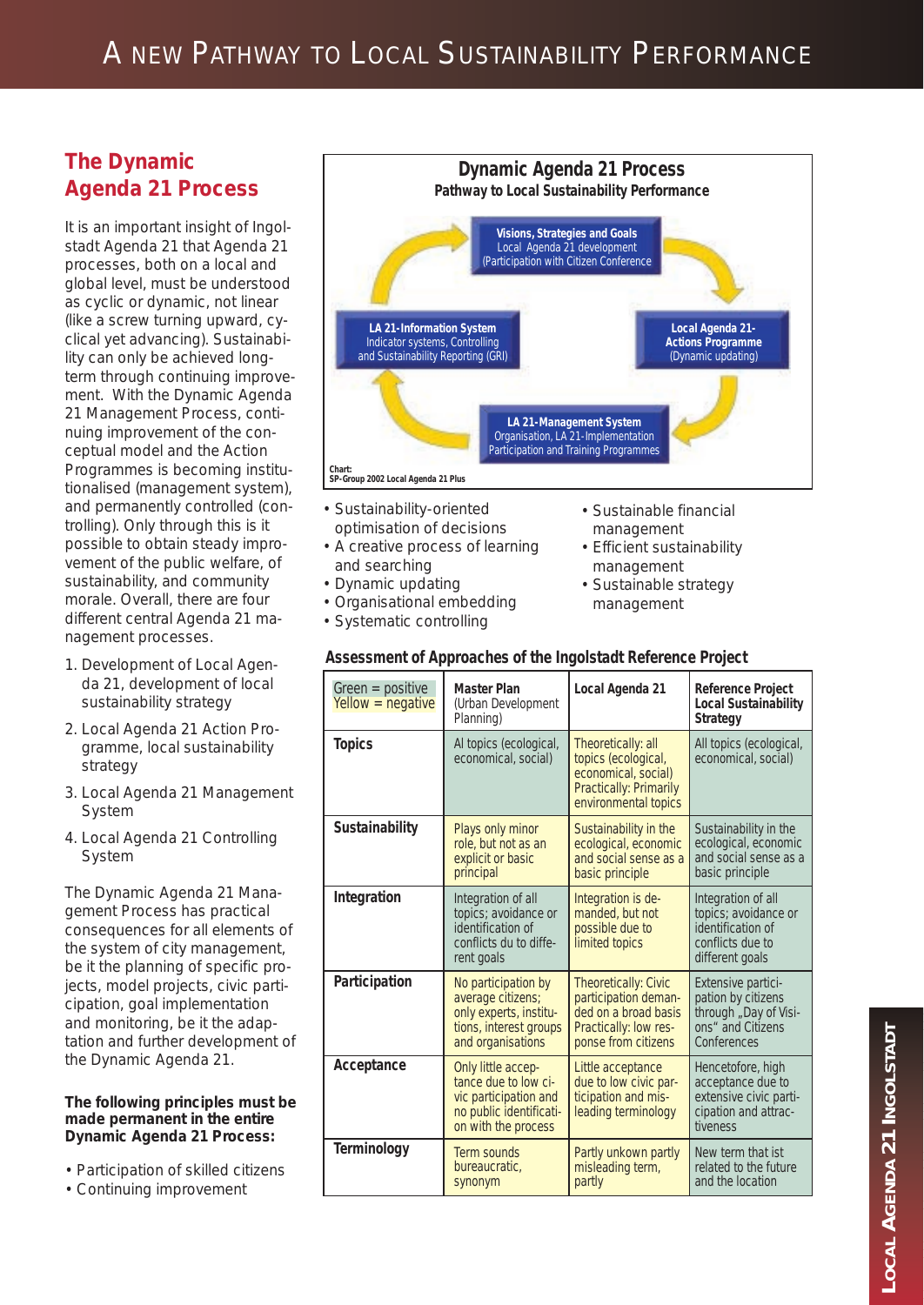## **Preservation of the Environment and Nature1**

From Stockholm, Rio to Johannesbourg

In the 30 years since the first UN environmental summit in Stockholm in 1972, protection of the environment and nature in Germany has made considerable headway. A number of measures have been introduced, for exam-



ple in the areas of air pollution prevention, hazardous material security, soil protection, and brownfield redevelopment, which have significantly improved the environmental quality. Environmental preservation was especially strengthened when the protection of the natural foundations of life was added to the Constitution as a fundamental goal of the state (article 20). Despite considerable achievements, new environmental problems of a global dimension are emerging today, such as global warming and the loss of biodiversity, the unchecked use of land, and soil degradation. To meet these challenges, decisions with longterm implications have been made, for example the massive participation in renewable energies, especially through support for solar and wind energy.

Since the Rio Earth Summit, it has become increasingly clear that the economic methods and lifestyles of industrialised nations are not sustainable, originating in the high consumption of resources and the high levels of polluti-

on caused by our livestyles. To transfer this prosperity to everyone, we would need four planets earths instead of one.

#### **Factor 7: Less Consumption of Resources, More Quality of Life**

The new ideal of the 21st century should therefore be a combination of a lower consumption of natural resources with a higher quality of life. According to scientific studies, an efficiency increase by a Factor 7 of the utilization of resources would be necessary to facilitate especially the third world with adequate opportunities for development. The key word is efficiency. In the future, energy services (power, heat, cooling, light, communication, mobility) must be provided much more efficiently than so far – that means with a considerably lower use of primary energy.

#### **Future Trends**

Reduction of so-called "Kyoto emissions" (CO<sub>2</sub>, CH<sub>4</sub>, N<sub>2</sub>O<sub>,</sub> H-FKW and SF<sub>6</sub>) between 2008 and 2012 by 21% (reference year 1990) as the German contribution to the burden sharing within the European Union.

▶ By 2005, reduction of German CO2-emissions by 25%, increased to 50% by the year 2050. (compare to 1990 levels).

- The portion of renewable energies in the overall German energy consumption doubles by 2010 (reference year 2000: around 2.1%), while the share of renewable energies in power consumption roughly doubles, reaching 12.5% in 2010 (compared to 2000) in accordance with EU guidelines.

Energy saving and increase of energy efficiency in private households, traffic, the industry and energy industry, according to the catalogue of measures by the National Climate Protection Programme of October 18, 2000.

▶ The creation of a large network of biotopes on at least 10% of the expanse of Germany. This net of linked biotopes will serve the sustainable protection of local fauna and flora, and complement the European ecological network Natura 2000.

An Example for a Primary Goal:

## **Guidelines for the Protection of Environment and Nature**

- Our path to sustainable development in Ingolstadt has been a continuing learning process, promoted by lessons on environmental friendliness, information on the environment, and communication about the environment. This learning process does not only apply to our citizens, but to all organizations and institutions. We realize the need for all institutions that are able to contribute to a deeper awareness of the environment, nature, and a sense of sustainability to cooperate closer with the city in the future. It is also necessary that existing efforts are combined and supported.
- In Ingolstadt, nature and the scenery are very valuable for our recreation and health. Sustainability also means that the natural balance and ecosystems are protected and secured efficiently and in perpetuity. We promote the designation of additional protected habitats for plants and animals, and the safe-guarding of the natural scenery. Also, recreational areas close to Ingolstadt are to be designated for those people who consider and support the concerns of nature conservation adequately.
- In the future, we want to live and manage our economy in harmony with nature. We are aware that a circular flow economy will be only possible through sustainable consumption and sustainable production. To achieve that, we want to consider the ecological, economic and social points of view equally (per time and importance).

le Agenda 21 in Ingolstadt" report (ca. 90 pages) is available in German as PDF (2 MB,) or in print in Autumn 2002 (order from city of Ingolstadt).

<sup>1</sup> Only the Environment topic is summarised with all the central elements: Description of the situation, trends, guidelines, goals, plans and projects. The other topics include only the guidelines, which are a consensus of the citizens' conferences. The complete "Loka-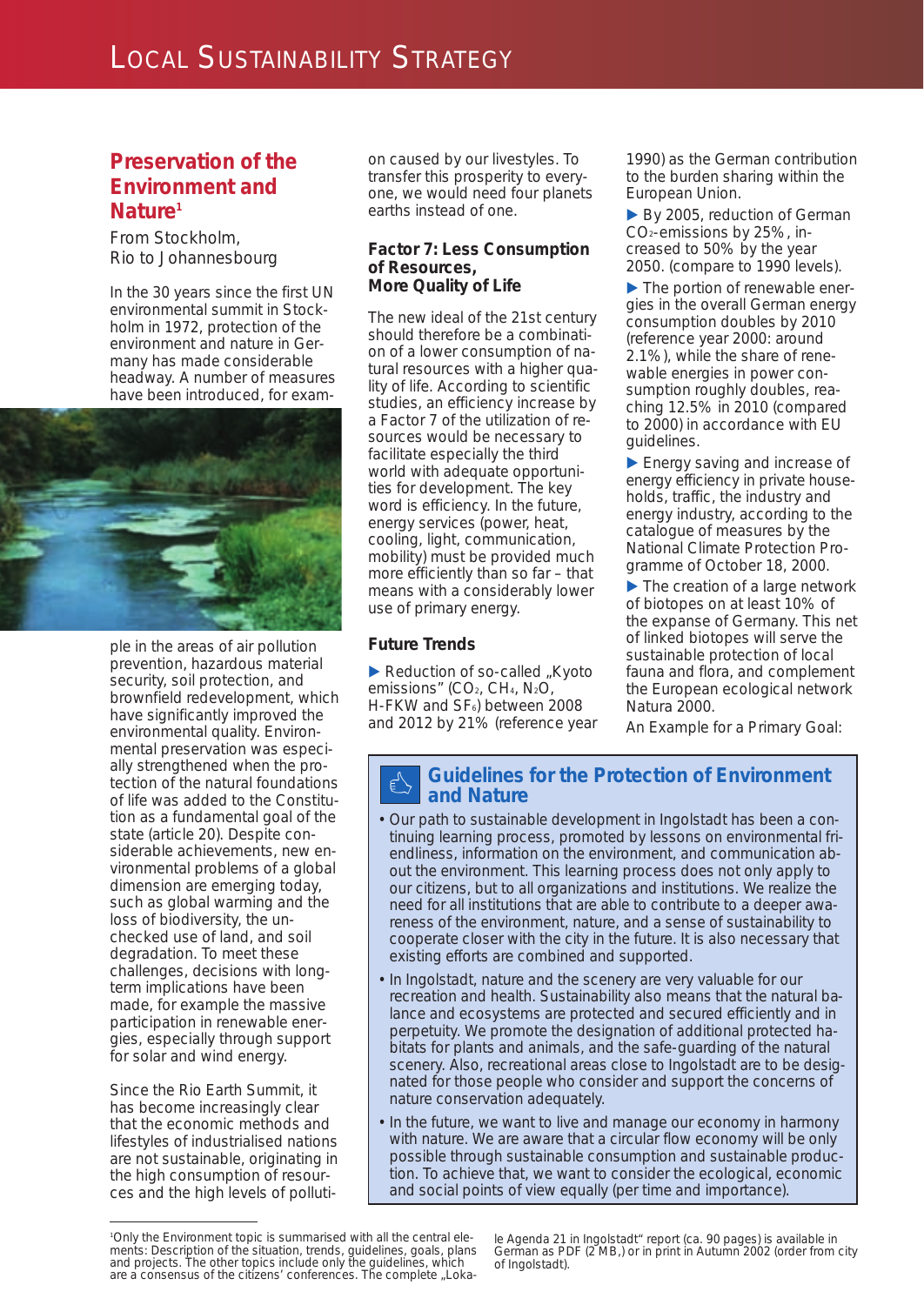Sustainable Use of Natural Resources and Precaution against Harmful Influences to the Environment

#### **Secondary Goal:**

**Protection of Our Drinking Water** Clean and pure drinking water, as we can find it today, should also be available to the generations that will follow us. We want to conserve ground water resources in the lowest levels of malmkarst through economical use and the substitution of drinking water with water of lower quality in areas where that meets the requirements. By tapping groundwater resources closer to the surface, we want to continue lowering the use of karst water considerably.

#### **Secondary Goal:**

#### **Protection and Maintenance of Water Resources**

We regard the protection of groundwater as an important precautionary task. For that purpose, we want to check, renovate and replace sewers and other waste water facilities over the next few years. We are working toward an improvement of the safety of industry and industrial facilities, so that substances hazardous to water cannot reach the sewage system and the groundwater. We will increase our efforts in the conservation, protection and renaturation of surface waters. By building buffer zones around intensively used agricultural land, we wish to further reduce the entry of fertilizers and pollutants. Wherever possible due to existing geological conditions, we want to prevent rainwater from being dumped into the sewage system, or at least delay the entry into the sewage system.

#### **Secondary Goal:**

**Soil Protection and Use of Land** We want to be economical with land. Therefore, we concentrate on the development of the city centre before unimproved land in the surrounding areas is used. Examples for this are the alternative use of former industrial areas (Viehmarktplatz, Giessereigelän-

de), the development of the former railway connection between Ingolstadt and Augsburg, as well as the considerate redensification of inner-city neighborhoods. When it comes to new housing developments that are unavoidable, we want to avoid unnecessary sealing and protect the original soil from negative influences if possible.

#### **Secondary Goal: Rational Energy Use**

We want to significantly reduce the local pollution through emissions from combustion plants in the city centre as well as emission of green house gases. Within the



city administration, we also want to set a good example through rational energy use, and contribute to the levels of CO<sub>2</sub> reduction that are the national goal.

# **Plans and Projects Environment**

#### **Concrete Plans:**

- Chapter in environmental report on goals and measures
- CO<sub>2</sub> reduction plan
- Waste management programme
- Noise reduction plan

#### **Model Projects:**

- Sustainable building
- Increase of proportion of renewable energy
- Expansion of marketing regional products in the area around Ingolstadt

#### **Other Projects:**

- Support programme solar panel installations
- Cellular Phone Network Pact Ingolstadt
- Support programme lowand passive energy houses

#### **Plans and Projects Nature**

#### **Concrete Plans:**

- Silviculture plans
- Floodplain programme Renaturation of southern Danube floodplains/ bypass
- Floodplain programme maintenance and development programme for the oak woods of Gerolfing
- Landscape plan
- Water care plans

#### **Model Projects:**

- Cultural landscape **Schuttermoos**
- What are the perspectives for storks and company?
- How much wilderness in the Glacis? Looking for a healthy balance between nature, use and culture
- Virtual Museum of the Danube
- Institute for environmental education
- Network sustainable education
- Support of Adopt-the-Environment initiatives

#### **Other Projects**

- Schuttermoos programme • First-time reforestation pro-
- gramme • Mapping of biotopes and management of biotope maintenance
- Fluvial waters programmes
- Idea for neighbourhood parks
- Initiative Habitat in Field and
- Meadow Biotope Network • Biotope Bike Tour "Experience
- Nature"
- Eco-audit in the city administration
- Environmental Protection • Award of the City of Ingolstadt Expansion of the Biotope Adventure Trail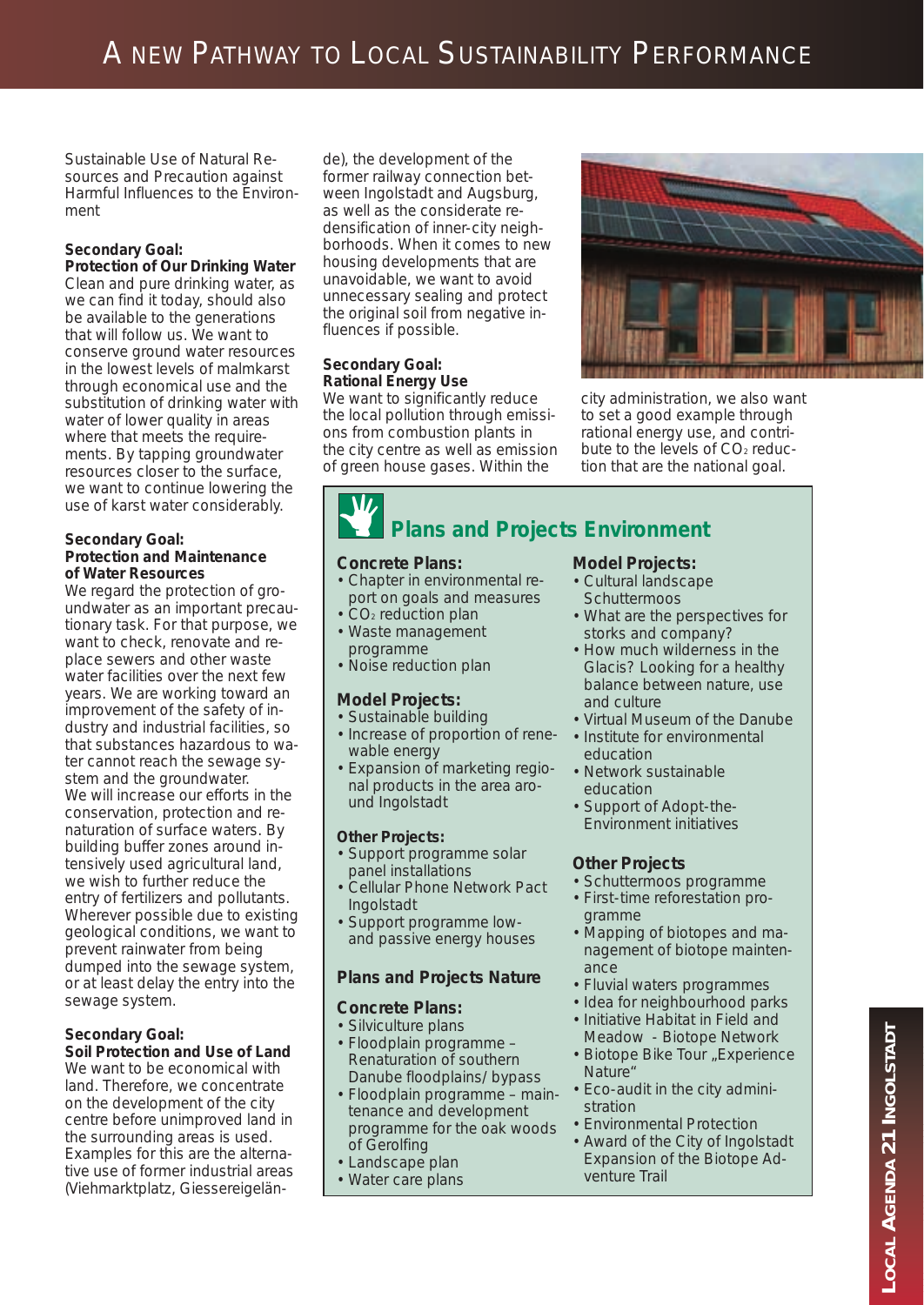

## **Living and Dwelling**

#### **Building Guidelines**

We want to support sustainable urban development which facilitates neighbourly forms of residential living and focuses on space and energy-saving buildings. This means the precedence of inner-city development over the development of the surrounding areas, and thus the use of existing resources through the development of empty lots, the revitalisation of abandoned sites as well as renovation of existing buildings. Aspects of energy saving and emission reduction have to be taken into consideration on the construction management level as well as on the building planning level.

#### **Traffic Guidelines**

Due to the growing need for mobility, the infrastructure of our city is faced with great demands. For the future, we want to contribute to the decrease of environmental damage in Ingolstadt. This is possible especially through increased support for public transport. We want to make public transportation attractive and affordable for our citizens, and continue to expand it.

Together with the administration, the scientific community and the industries (automobile industry), we want to develop integrated

and sustainable traffic plans for Ingolstadt. For that result, regional interrelations have to be integrated. All elements of mobility should be included in these sustainable traffic plans: pedestrians, cyclists, taxis, busses and trains, and also cars. All sustainable innovations in the realm of traffic should be used, such as a structuring of residential areas that minimises traffic and a better connection between the different means of transportation.

#### **Recreational Guidelines**

We want to provide all citizens of Ingolstadt with a wide variety of opportunities for leisure and recreation that is close to their homes and according to their needs. The different needs of all levels of society should be considered for this.

#### **Health Guidelines**

We want our city to be a place where health is preserved and secured.

## **Innovative Work**

#### **Guidelines for Economy and Work**

We favour the creation of conditions for a sustainable economy and sustainable employment. Existing jobs should be preserved, and new, sustainable jobs should be created, especially through the increased support for the establishment of new businesses and innovative companies. Those citizens who are disadvantaged on the job market should be integrated in the labour force through measures of employment promotion.

#### **Guidelines for Institutions Corresponding to the Central Function of Ingolstadt for the Region** ("oberzentrale" Institutions)

We want to expand Ingolstadt as an innovative location for general and higher education. Through this, practical vocational and higher education for our region should be guaranteed permanently to ensure a ready supply of qualified labour. This measure as well as an increased cooperation between local industries and universities, will raise the profile of Ingolstadt as a prime business location effectively.

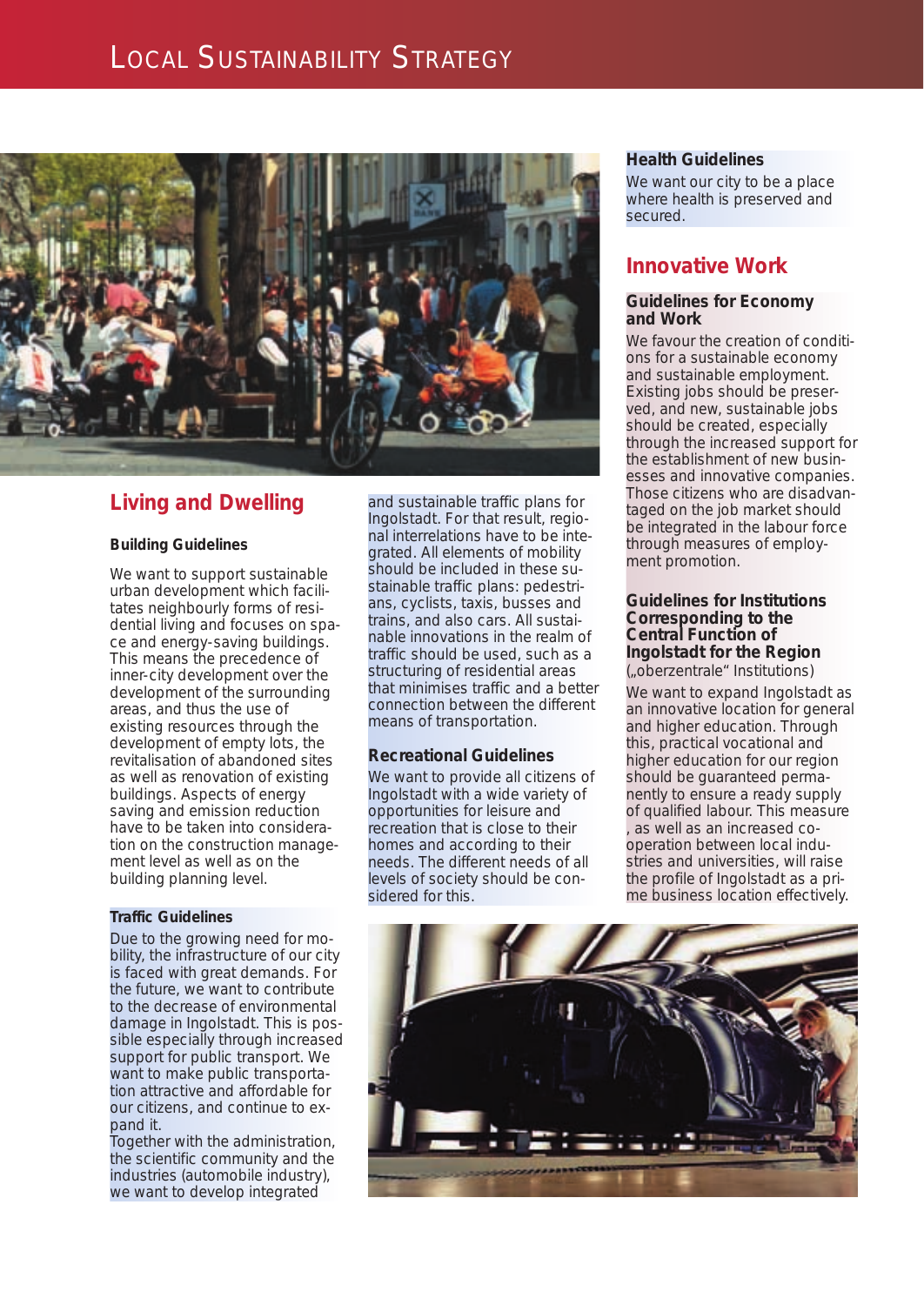## **Social Aspects**

#### **Guidelines for Social Security**

We participate through intensified volunteer work (enabling selfhelp) in the continuing improvement of the social quality of life in Ingolstadt. The city of Ingolstadt supports its citizens and those in charge of social institutions in this task, and lends aid where self-help alone is not enough (subsidiarity principle).

#### **Guidelines Sense of Community**

In the future, we the citizens of Ingolstadt, together with the city council, the city administration and the local institutions and companies, want to participate even more actively in the shaping of our city and take part in all decision making processes that affect us.

#### **Guidelines for Families, Children and Young People**

We want to develop Ingolstadt into a children- and family-friendly city. For this purpose, we want to include families, children and young people in all the planning and decisions that affect them from the beginning. The forms of participation have to be decentralised and have to be attractive to children, young people and families.



*AUDI A2 1.2 TDI – 3.0 Liter Sustainability Car*

## **Experience Culture**

**Guidelines for Education** We want to prepare our students in the best possible way for the future challenges of professional life and the demands of society. Pursuant of this goal, the idea of sustainability should be embedded in the thoughts and actions of the new generation. We want to strengthen schools as cultural and social centres. For this purpose,

• We want to remodel school yards in the spirit of sustainability, and we want to include students, parents and teachers in this process.

• We want to establish afterschool-care, and we want to recommend this service to students and parents.

• We want to tune the teaching contents of our schools to the changes and needs of our society within the boundaries of communal jurisdiction.

• We want to provide building conditions that will prepare our schools for the challenges of the years to come.

#### **Guidelines for Culture**

Ingolstadt is a city with a vibrant and multifaceted cultural life that inspires people's imagination and creativity and stimulates self-reflection of our society. We want to live up to this ideal and increase the diverse cultural spectrum this city offers, placing emphasis on how we deal with our own past, and our cultural heritage. We want to look at the new forms of expression of structurally new aspects of contemporary art, and try to learn about and experience other cultures and what is alien for us in these cultures. Thus the citizens of our city should be lastingly encouraged to consciously and creatively take a close look at and play an active part in their environment, history, culture and with it their meaning of life, in both professional and private spheres.



*Library Departement of Economics Catholic University of Eichstätt-Ingolstadt*